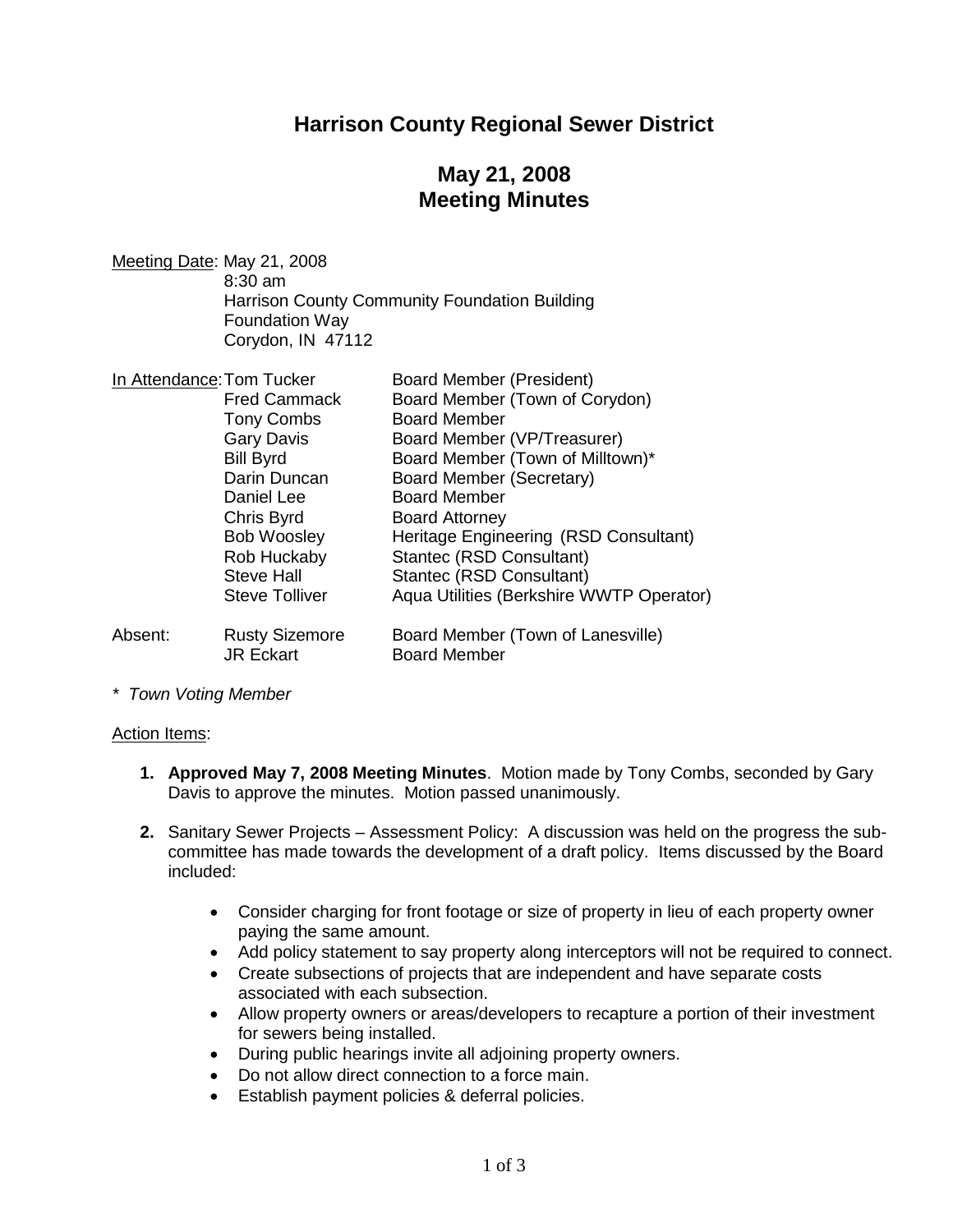These items will be discussed in greater detail by the sub-committee and a draft policy will be presented to the Board.

- **3. Berkshire WWTP Operator Update:** Steve Tolliver provided an update to the Board on recent activities at the WWTP.
	- The new weir was installed May 13<sup>th</sup> and is indicating an increased flow rate of approximately 10%. Mr. Tolliver stated that this is a result of proper calibration of the flow meter and wier.
	- There are still infiltration and inflow problems in the system, as a one and one-half inch rain event caused a peak in the system of 80,000 gallons. Problems will be addressed as they are discovered.
	- The plant that is being decommissioned by SSK in Richmond (Kentucky) is still in operation, therefore Steve has not had the opportunity to inspect the material and parts for value. Once decommissioned an assessment can be made as to the condition and potential for using any of the items at Berkshire.
	- Approximately eight feet of sludge was cleaned out of the system. Two loads of 4,200 gallons per load were hauled. The use of both blowers is significantly helping the plant's quality of effluent, however, more sludge has occurred in the plant than was previously anticipated."
	- Sludge will still be part of the regularly scheduled maintenance but should be significantly less in the future.
	- Praise was provided by various members of the board to AUS for bringing the plant into compliance and their ongoing activities.
- **4. Treasurer's Report:** Gary Davis presented the first treasurer's report summarizing the account activities. This will be presented monthly. There is no balance sheet at this time.

### **5. Payments:**

- Invoice from Bennett & Bennett Insurance for \$192 for four months. Motion made by Gary Davis to approve, seconded by Darin Duncan. Motion passed.
- Invoice from Aqua Utility Services for sludge hauling (two loads) for \$495. Motion made by Gary Davis to approve, seconded by Tony Combs. Motion passed.
- Gary Davis made the motion to pay the electric bill when it arrives. Tony Combs seconded. Motion passed.
- Bill Byrd made the motion to allow Gary Davis to pay all routine billings and reflect a summary of the bills paid in the treasurer's report. Motion seconded by Tony Combs. Motion carried.
- Invoice #27 from Heritage Engineering for \$4,130.50 for wastewater project assistance. Motion to approve made by Gary Davis, seconded by Dan Lee. Motion passed.
- Invoice #12 from Heritage Engineering for \$2,469.50 for RSD support. Motion to approve made by Gary Davis, seconded by Bill Byrd. Motion passed.

### **6. Stormwater:** Steve Hall discussed the following:

- Handout from the previous meeting was presented for the 2008 stormwater demonstration projects scope.
- Darin Duncan inquired as to when these projects could go to construction and how project costs will be scheduled into the budget. Steve Hall indicated that the final report should allow adequate planning to incorporate anticipated stormwater costs into the 2009 budget.
- The stormwater scope appears to be on the right track. Stantec shall finalize the stormwater demonstration project's scope and present to the Board for final approval.